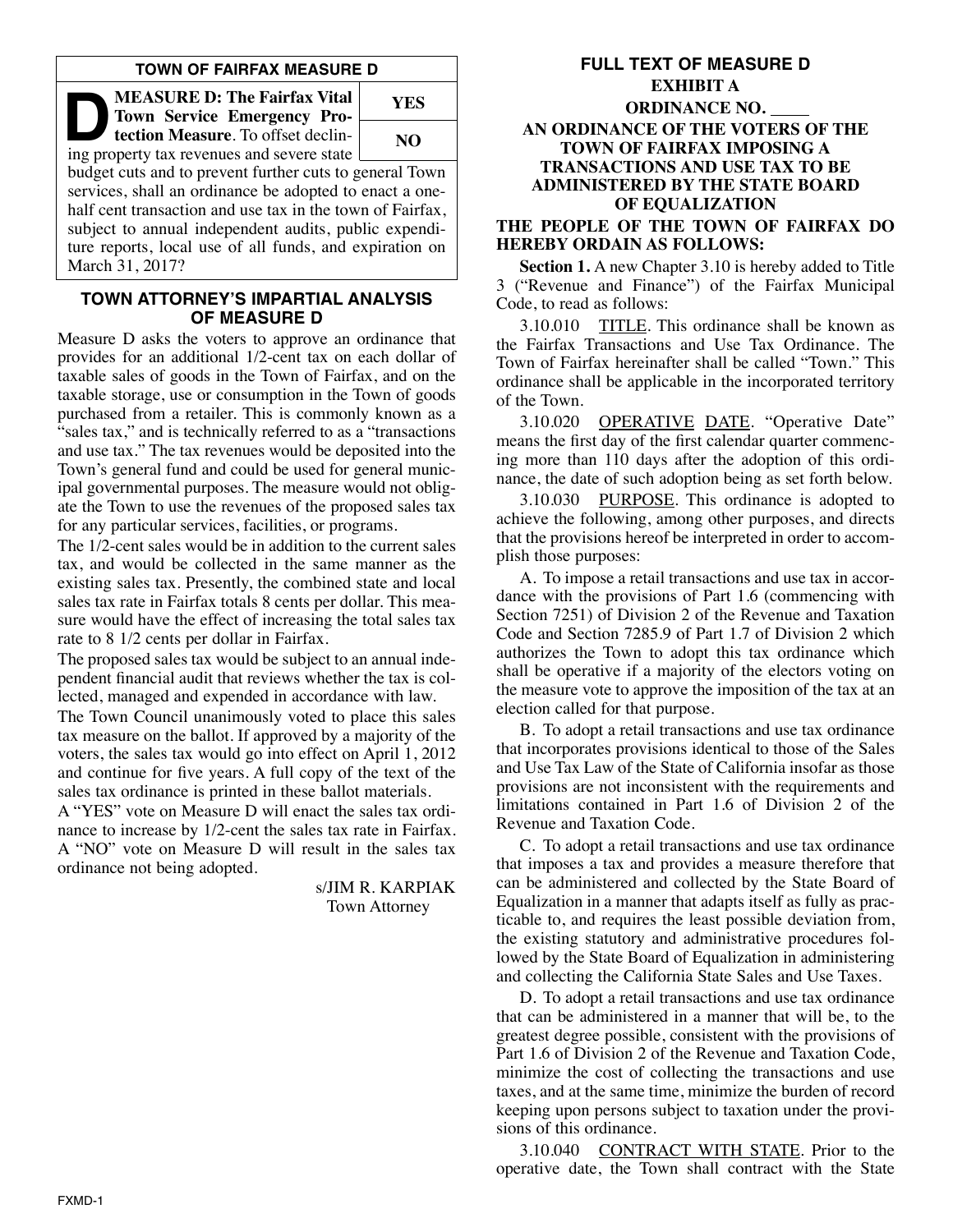Board of Equalization to perform all functions incident to the administration and operation of this transactions and use tax ordinance; provided, that if the Town shall not have contracted with the State Board of Equalization prior to the operative date, it shall nevertheless so contract and in such a case the operative date shall be the first day of the first calendar quarter following the execution of such a contract.

3.10.050 TRANSACTIONS TAX RATE. For the privilege of selling tangible personal property at retail, a tax is hereby imposed upon all retailers in the incorporated territory of the Town at the rate of one-half % of the gross receipts of any retailer from the sale of all tangible personal property sold at retail in said territory on and after the operative date of this ordinance.

3.10.060 PLACE OF SALE. For the purposes of this ordinance, all retail sales are consummated at the place of business of the retailer unless the tangible personal property sold is delivered by the retailer or his agent to an outof-state destination or to a common carrier for delivery to an out-of-state destination. The gross receipts from such sales shall include delivery charges, when such charges are subject to the state sales and use tax, regardless of the place to which delivery is made. In the event a retailer has no permanent place of business in the State or has more than one place of business, the place or places at which the retail sales are consummated shall be determined under rules and regulations to be prescribed and adopted by the State Board of Equalization.

3.10.070 USE TAX RATE. An excise tax is hereby imposed on the storage, use or other consumption in the Town of tangible personal property purchased from any retailer on and after the operative date of this ordinance for storage, use or other consumption in said territory at the rate of one-half % of the sales price of the property. The sales price shall include delivery charges when such charges are subject to state sales or use tax regardless of the place to which delivery is made.

3.10.080 ADOPTION OF PROVISIONS OF STATE LAW. Except as otherwise provided in this ordinance and except insofar as they are inconsistent with the provisions of Part 1.6 of Division 2 of the Revenue and Taxation Code, all of the provisions of Part 1 (commencing with Section 6001) of Division 2 of the Revenue and Taxation Code are hereby adopted and made a part of this ordinance as though fully set forth herein.

3.10.090 LIMITATIONS ON ADOPTION OF STATE LAW AND COLLECTION OF USE TAXES. In adopting the provisions of Part 1 of Division 2 of the Revenue and Taxation Code:

A. Wherever the State of California is named or referred to as the taxing agency, the name of this Town shall be substituted therefor. However, the substitution shall not be made when:

1. The word "State" is used as a part of the title of the State Controller, State Treasurer, State Board of Control, State Board of Equalization, State Treasury, or the Constitution of the State of California;

2. The result of that substitution would

require action to be taken by or against this Town or any agency, officer, or employee thereof rather than by or against the State Board of Equalization, in performing the functions incident to the administration or operation of this Ordinance.

3. In those sections, including, but not necessarily limited to sections referring to the exterior boundaries of the State of California, where the result of the substitution would be to:

a. Provide an exemption from this tax with respect to certain sales, storage, use or other consumption of tangible personal property which would not otherwise be exempt from this tax while such sales, storage, use or other consumption remain subject to tax by the State under the provisions of Part 1 of Division 2 of the Revenue and Taxation code, or;

b. Impose this tax with respect to certain sales, storage, use or other consumption of tangible personal property which would not be subject to tax by the state under the said provision of that code.

4. In Sections 6701, 6702 (except in the last sentence thereof), 6711, 6715, 6737, 6797 or 6828 of the Revenue and Taxation Code.

B. The word "Town" shall be substituted for the word "State" in the phrase "retailer engaged in business in this State" in Section 6203 and in the definition of that phrase in Section 6203.

3.10.100 PERMIT NOT REQUIRED. If a seller's permit has been issued to a retailer under Section 6067 of the Revenue and Taxation Code, an additional transactor's permit shall not be required by this ordinance.

## 3.10.110 EXEMPTIONS AND EXCLUSIONS.

A. There shall be excluded from the measure of the transactions tax and the use tax the amount of any sales tax or use tax imposed by the State of California or by any city, city and county, or county pursuant to the Bradley-Burns Uniform Local Sales and Use Tax Law or the amount of any state-administered transactions or use tax.

B. There are exempted from the computation of the amount of transactions tax the gross receipts from:

1. Sales of tangible personal property, other than fuel or petroleum products, to operators of aircraft to be used or consumed principally outside the county in which the sale is made and directly and exclusively in the use of such aircraft as common carriers of persons or property under the authority of the laws of this State, the United States, or any foreign government.

2. Sales of property to be used outside the Town which is shipped to a point outside the town, pursuant to the contract of sale, by delivery to such point by the retailer or his agent, or by delivery by the retailer to a carrier for shipment to a consignee at such point. For the purposes of this paragraph, delivery to a point outside the Town shall be satisfied:

a. With respect to vehicles (other than commercial vehicles) subject to registration pursuant to Chapter 1 (commencing with Section 4000) of Division 3 of the Vehicle Code, aircraft licensed in compliance with,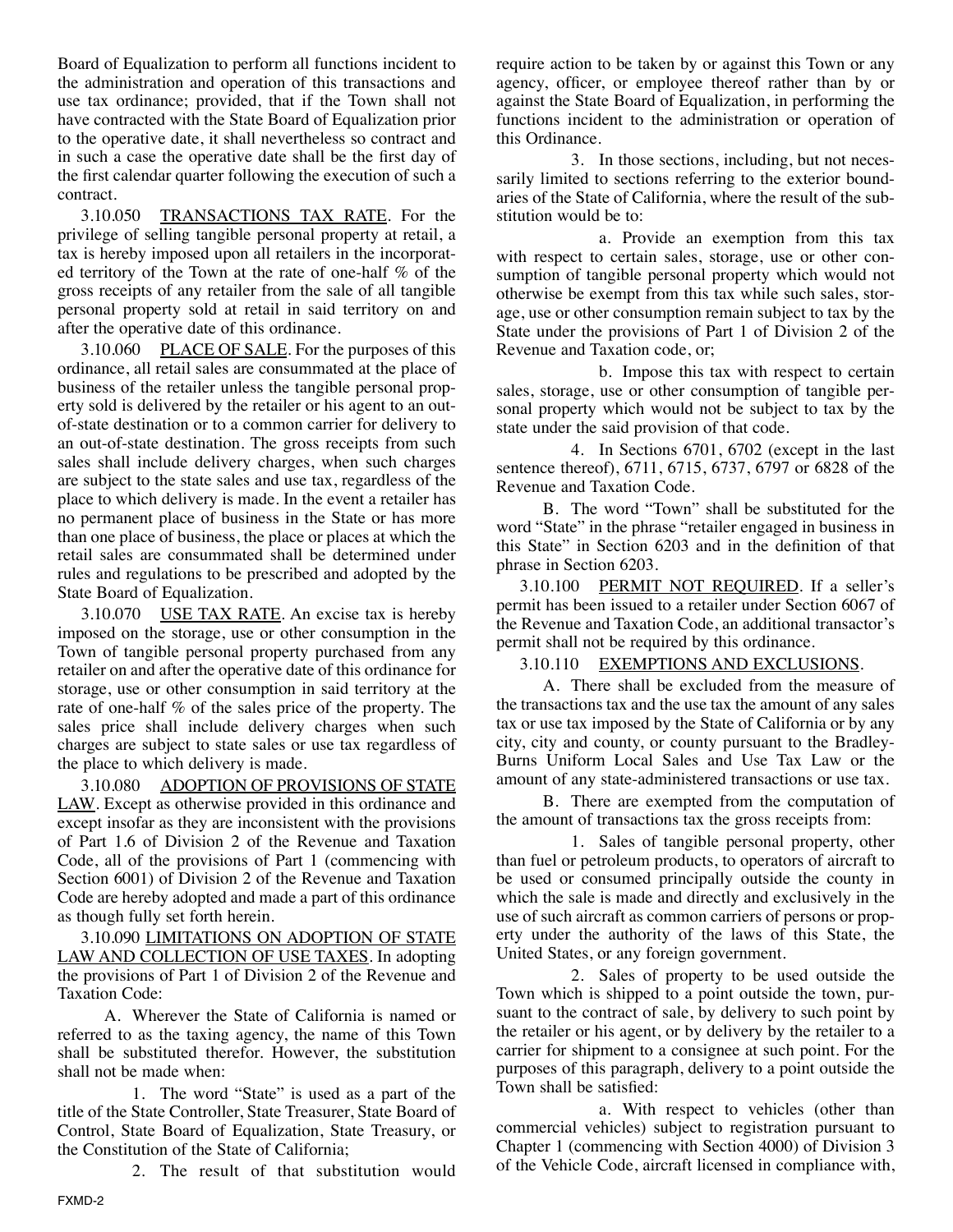Section 21411 of the Public Utilities Code, and undocumented vessels registered under Division 3.5 (commencing with Section 9840) of the Vehicle Code by registration to an out-of-Town address and by a declaration under penalty of perjury, signed by the buyer, stating that such address is, in fact, his or her principal place of residence; and

b. With respect to commercial vehicles, by registration to a place of business out-of-Town and declaration under penalty of perjury, signed by the buyer, that the vehicle will be operated from that address.

3. The sale of tangible personal property if the seller is obligated to furnish the property for a fixed price pursuant to a contract entered into prior to the operative date of this ordinance.

4. A lease of tangible personal property which is a continuing sale of such property, for any period of time for which the lessor is obligated to lease the property for an amount fixed by the lease prior to the operative date of this ordinance.

5. For the purposes of subparagraphs (3) and (4) of this section, the sale or lease of tangible personal property shall be deemed not to be obligated pursuant to a contract or lease for any period of time for which any party to the contract or lease has the unconditional right to terminate the contract or lease upon notice, whether or not such right is exercised.

C. There are exempted from the use tax imposed by this ordinance, the storage, use or other consumption in this Town of tangible personal property:

1. The gross receipts from the sale of which have been subject to a transactions tax under any stateadministered transactions and use tax ordinance.

2. Other than fuel or petroleum products purchased by operators of aircraft and used or consumed by such operators directly and exclusively in the use of such aircraft as common carriers of persons or property for hire or compensation under a certificate of public convenience and necessity issued pursuant to the laws of this State, the United States, or any foreign government. This exemption is in addition to the exemptions provided in Sections 6366 and 6366.1 of the Revenue and Taxation code of the State of California.

3. If the purchaser is obligated to purchase the property for a fixed price pursuant to a contract entered into prior to the operative date of this ordinance.

4. If the possession of, or the exercise of any right or power over, the tangible personal property arises under a lease which is a continuing purchase of such property for any period of time for which the lessee is obligated to lease the property for an amount fixed by a lease prior to the operative date of this ordinance.

5. For the purposes of subparagraphs (3) and (4) of this section, storage, use, or other consumption, or possession of, or exercise of any right or power over, tangible personal property shall be deemed not to be obligated pursuant to a contract or lease for any period of time for which any party to the contract or lease has the unconditional right to terminate the contract or lease upon notice, whether or not such right is exercised.

6. Except as provided in subparagraph (7), a retailer engaged in business in the Town shall not be required to collect use tax from the purchaser of tangible personal property, unless the retailer ships or delivers the property into the Town or participates within the Town in making the sale of the property, including, but not limited to, soliciting or receiving the order, either directly or indirectly, at a place of business of the retailer in the Town or through any representative, agent, canvasser, solicitor, subsidiary, or person in the Town under the authority of the retailer.

7. "A retailer engaged in business in the Town" shall also include any retailer of any of the following: vehicles subject to registration pursuant to Chapter 1 (commencing with Section 4000) of Division 3 of the Vehicle Code, aircraft licensed in compliance with Section 21411 of the Public Utilities Code, or undocumented vessels registered under Division 3.5 (commencing with Section 9840) of the Vehicle Code. That retailer shall be required to collect use tax from any purchaser who registers or licenses the vehicle, or aircraft at an address in the Town.

D. Any person subject to use tax under this ordinance may credit against that tax any transactions tax or reimbursement for transactions tax paid to a district imposing, or retailer liable for a transactions tax pursuant to Part 1.6 of Division 2 of the Revenue and Taxation Code with respect to the sale to the person of the property the storage, use or other consumption of which is subject to the use tax.

3.10.120 ANNUAL AUDIT. By no later than Decem ber 31st of each year, the Town shall cause an independent auditor to complete a "Fairfax Transactions and Use Tax Ordinance Report." Such report shall review whether the tax revenues collected pursuant to this ordinance are collected, managed and expended in accordance with the requirements of this ordinance.

3.10.130 AMENDMENTS. All amendments subsequent to the effective date of this ordinance to Part 1 of Division 2 of the Revenue and Taxation Code relating to sales and use taxes and which are not inconsistent with Part 1.6 and Part 1.7 of Division 2 of the Revenue and Taxation Code, and all amendments to Part 1.6 and Part 1.7 of Division 2 of the Revenue and Taxation Code, shall automatically become a part of this ordinance, provided however, that no such amendment shall operate so as to affect the rate of tax imposed by this ordinance.

3.10.140 ENJOINING COLLECTION FORBID-DEN. No injunction or writ of mandate or other legal or equitable process shall issue in any suit, action or proceeding in any court against the State or the Town, or against any officer of the State or the Town, to prevent or enjoin the collection under this ordinance, or Part 1.6 of Division 2 of the Revenue and Taxation code, of any tax or any amount of tax required to be collected.

3.10.150 SEVERABILITY. If any provision of this ordinance or the application thereof to any person or cir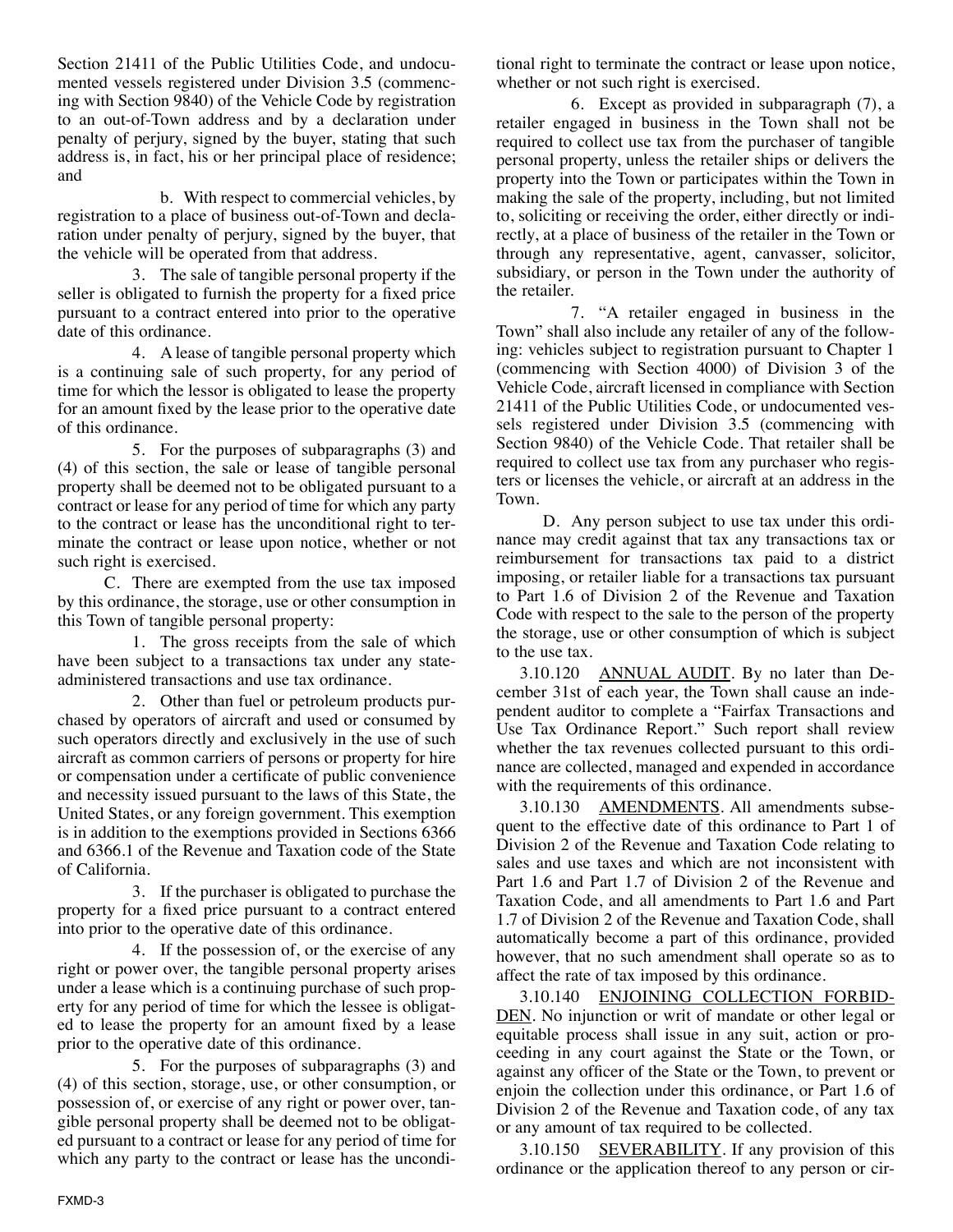cumstance is held invalid, the remainder of the ordinance and the application of such provision to other persons or circumstances shall not be affected thereby.

3.10.160 TERMINATION DATE. The authority to levy the tax imposed by this ordinance shall expire on March 31, 2017, at 11:59 p.m.

**Section 2.** This ordinance relates to the levying and collecting of the Town transactions and use taxes and shall take effect immediately.

**Section 3.** The Town Clerk shall certify the passage of this ordinance, publish or post the same as required by applicable law, and forward a copy of the adopted ordinance to the Board of Equalization.

**PASSED AND ADOPTED by the voters of the Town of Fairfax at an election held on November 8, 2011.**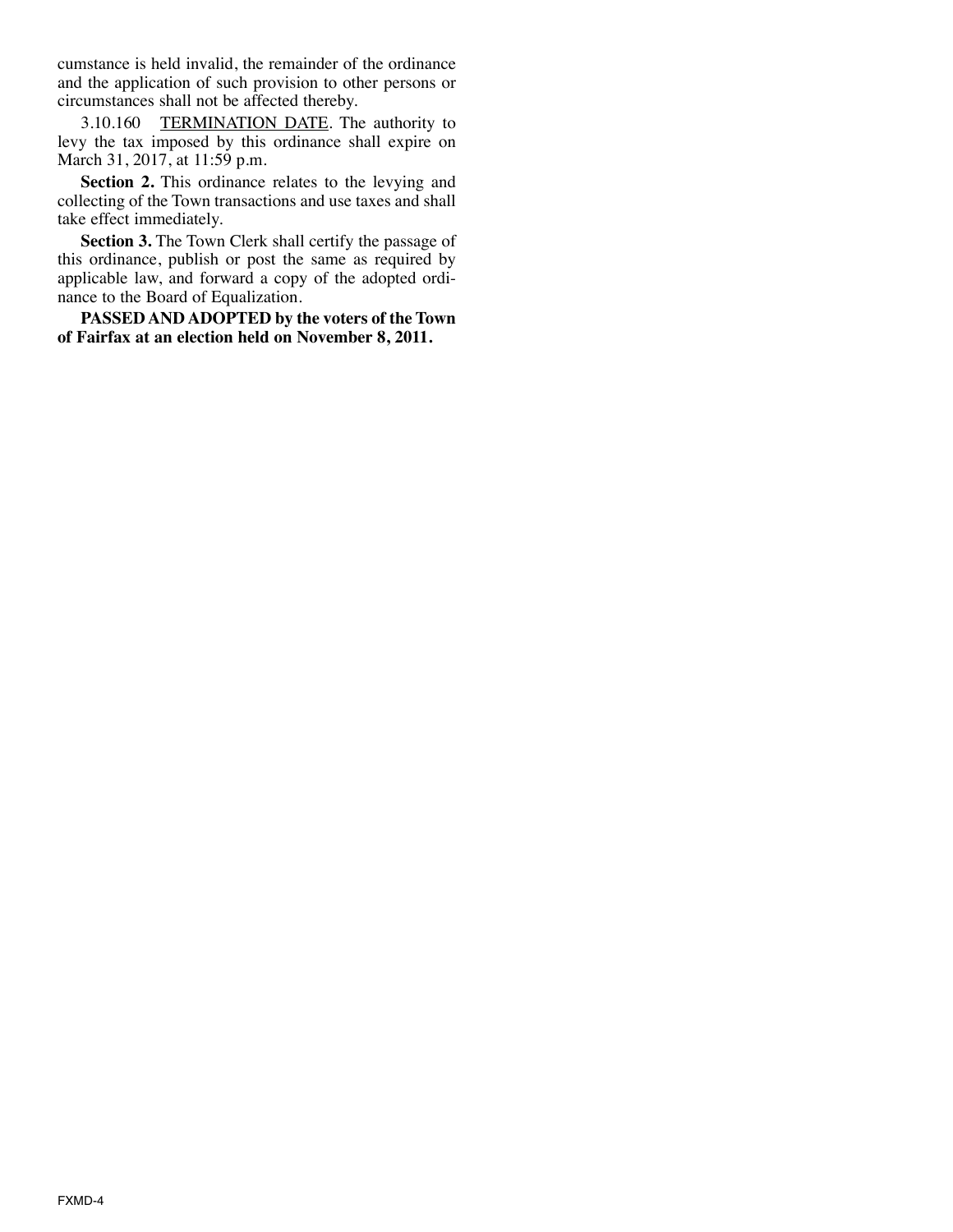# **ARGUMENT IN FAVOR OF MEASURE D**

The financial crisis of 2008 and the deep recession that followed created a devastating one-two punch to local governments. Property tax revenues are down, while public pension costs, tied to the volatile stock market, continue to rise. Fairfax has taken aggressive actions to reduce costs:

- Performed a rigorous, strategic budgeting process, reducing departmental budgets across the board
- Implemented a two-tier system which reduces pension benefits
- Increased pension cost sharing for employees
- Consolidated management positions and left open staff positions unfilled
- Froze salaries for employees

In spite of these efforts, Fairfax still faces a budget shortfall and severe cuts in core public safety and public works services that residents count on to maintain our quality of life. To help balance the budget, we must implement a one-half cent sales tax because:

- It allows everyone who enjoys Fairfax, particularly the many visitors who come here for recreational activities, to pay their fair share
- Sales taxes do not apply to basic purchases like grocery food items
- The State of California recently expired a one cent sales tax, so even with this measure; our sales tax will still be lower than before
- It will sunset in five years as the economy recovers

Fairfax already employs the fewest public employees per capita of any small town in Marin County and our public safety services are being delivered at exceptionally low cost. At the same time, Fairfax has earned a reputation for being one of the most engaged local governments in the Bay Area.

The Fairfax Town Council unanimously approved Measure D, and it is endorsed by Supervisor Hal Brown. Now Fairfax voters must step up to pass this measure and strengthen Fairfax's stability and independence. Put your money where your community is by shopping locally and voting Yes on Measure D.

s/LARRY BRAGMAN Fairfax Mayor s/PAM HARTWELL-HERRERO Fairfax Vice Mayor s/INGRID WEISS Former Director of Fairfax Chamber of Commerce

## **REBUTTAL TO ARGUMENT IN FAVOR OF MEASURE D**

The flood is Council's excuse, not a reason. Fairfax is financially whole. Fact: Council approved improvements that FEMA wouldn't reimburse. Therein lies Council's "devastating loss."

Council squandered Measure F, again cried "financial crisis," then misled voters into approving Measure I.

Fact: Timely audits were NOT conducted for five years. After that mess was cleaned up, audits prove Council sold "financial woe" budgets by understating revenue by \$2,718,700! This is NOT flood money as Council falsely claims! It is "found" revenue eclipsing Measure F! Fact: We didn't need Measures F or I.

Other irresponsible spending: Unwarranted pay raises to Town Manager and senior staff. Unsustainable lifetime health and pension benefits costing taxpayers \$980,000 from 2006-2009. Our budget actually doubled!

Council proclaims "We need to pay well to attract and retain good people." Fact: Fairfax is now on its second Town Manager, sixth Finance Director, third Planning Director, and third Public Works Director since 2005. Council's mantra sounds good but actually is false.

Council touts staff changes worth \$137,000. Fact: Staff reductions occurred years ago! Not one recent consolidation or reduction has occurred!

Fact: Sales tax is regressive. While voters struggle to survive, Fairfax already collects thirteen other taxes and assessments – and now claims it must have another! Fair fax businesses are struggling. More tax makes them less attractive.

THE PROBLEM ISN'T REVENUE - IT IS COUNCIL'S SPENDING HABITS.

FORCE REAL FINANCIAL MANAGEMENT - VOTE NO ON MEASURE D.

s/JOHN MOLLOY

s/SUSAN A BRANDBORG

Former Mayor of Fairfax

s/ROSE TABER Fairfax Merchant s/M.K. BROWN

s/SHEILA SMITH